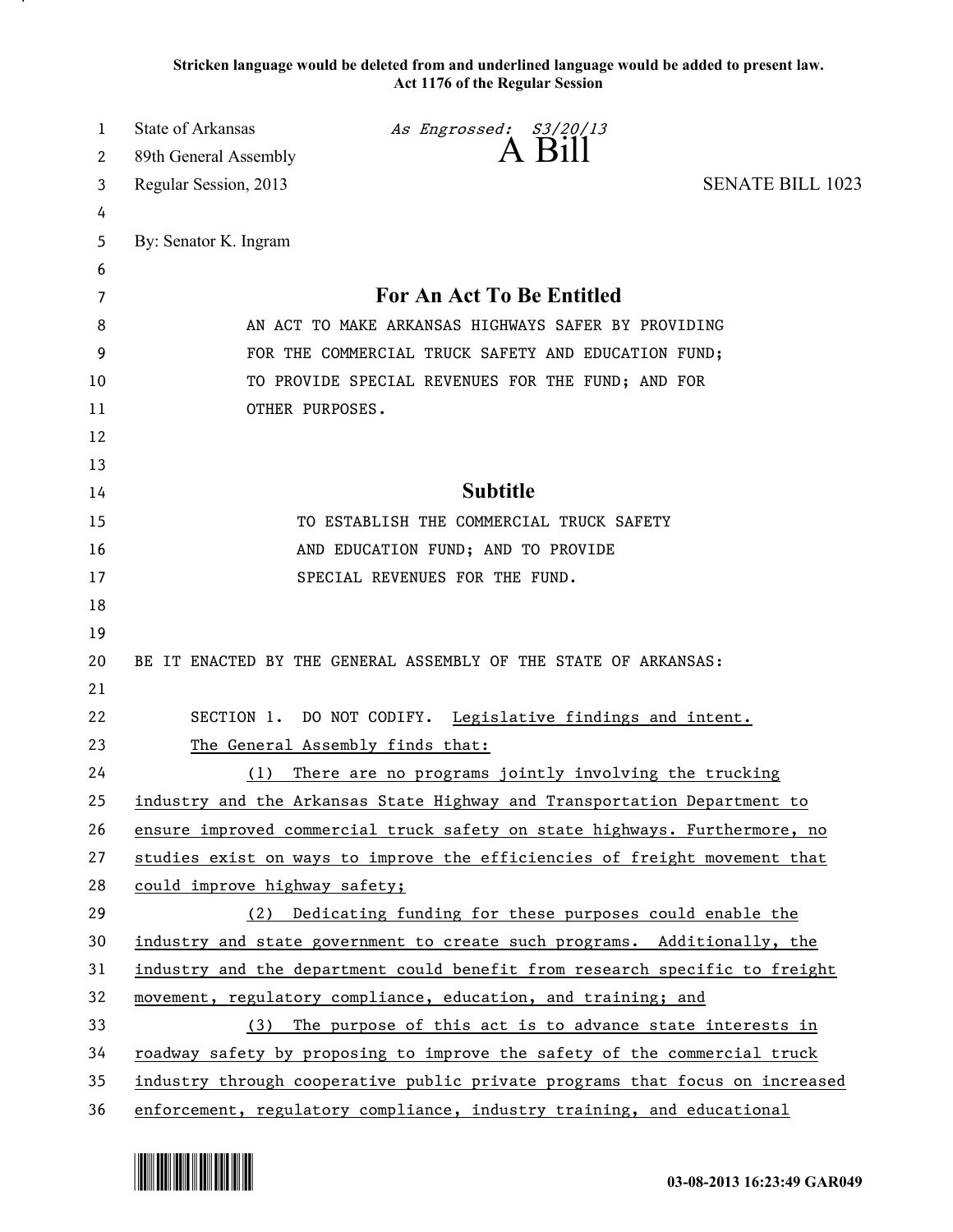As Engrossed: S3/20/13 SB1023

| 1  | programs to ensure the safe movement of goods on Arkansas highways.              |
|----|----------------------------------------------------------------------------------|
| 2  |                                                                                  |
| 3  | SECTION 2. Arkansas Code Title 19, Chapter 6, Subchapter 8, is amended           |
| 4  | to add an additional section to read as follows:                                 |
| 5  | 19-6-819. Commercial Truck Safety and Education Fund.                            |
| 6  | There is created on the books of the Treasurer of State, Auditor<br>(a)          |
| 7  | of State, and Chief Fiscal Officer of the State, a special revenue fund to be    |
| 8  | known as the "Commercial Truck Safety and Education Fund".                       |
| 9  | (b)(1) Beginning October 1, 2013, the first two million dollars                  |
| 10 | $(32,000,000)$ of the fee charged under § 27-14-601(a)(3)(G)(ii) for the fiscal  |
| 11 | year ending June 30, 2014, shall be deposited into the State Treasury to the     |
| 12 | credit of the fund as special revenues.                                          |
| 13 | (2) Beginning July 1, 2014, the first two million dollars                        |
| 14 | $(52,000,000)$ per fiscal year of the fee charged under § 27-14-                 |
| 15 | 601(a)(3)(G)(ii) shall be deposited into the State Treasury to the credit of     |
| 16 | <u>the fund as special revenues.</u>                                             |
| 17 | (3) The fund shall also consist of any other revenues as may be                  |
| 18 | authorized by law.                                                               |
| 19 | (c) The fund shall be used by the Arkansas State Highway and                     |
| 20 | Transportation Department to improve the safety of the commercial truck          |
| 21 | industry through cooperative public private programs that focus on increased     |
| 22 | enforcement, regulatory compliance, industry training, and educational           |
| 23 | programs to ensure the safe movement of goods on state highways.                 |
| 24 |                                                                                  |
| 25 | SECTION 3. Arkansas Code § 27-14-601(a)(3)(G)(ii), concerning fees for           |
| 26 | registration and licensing of motor vehicles, is amended to read as follows:     |
| 27 | $(ii)(a)$ On all such vehicles with a gross loaded                               |
| 28 | weight between seventy-three thousand, two hundred eighty-one pounds (73,281     |
| 29 | lbs.) and eighty thousand pounds (80,000 lbs.), the fee to be charged shall      |
| 30 | be one thousand three hundred fifty dollars $(1,350)$ .                          |
| 31 | (b) In addition to the fee set forth in                                          |
| 32 | subdivision (a)(3)(G)(ii)(a) of this section and on all vehicles registered      |
| 33 | with the International Registration Plan to be engaged in interstate commerce    |
| 34 | with a gross loaded weight between seventy-three thousand, two hundred           |
| 35 | eighty-one pounds $(73,281$ lbs.) and eighty thousand pounds $(80,000$ lbs.), an |
| 36 | additional fee to be fifteen percent (15%) of the amount charged in              |

2 03-08-2013 16:23:49 GAR049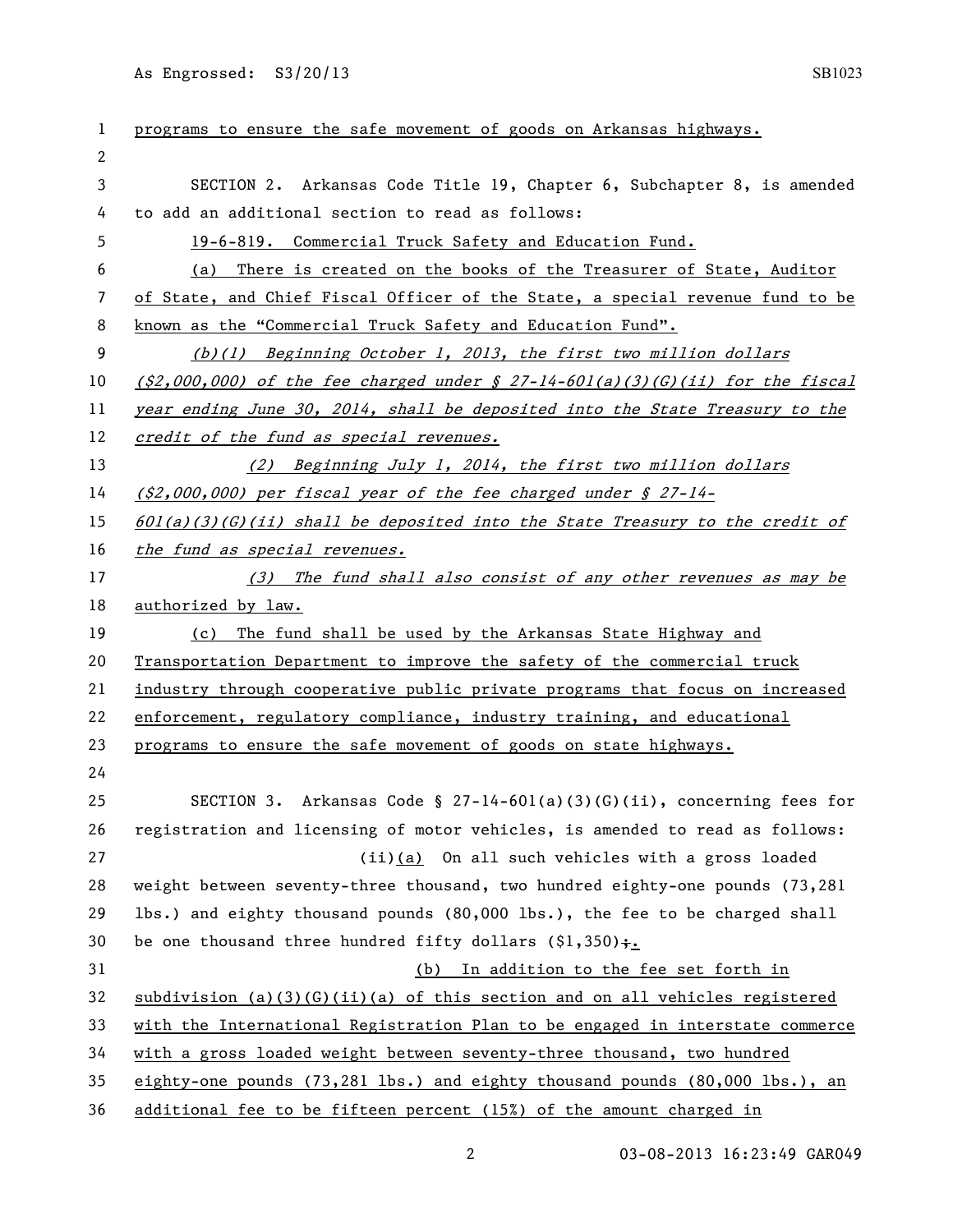As Engrossed:  $S3/20/13$  SB1023

 subdivision (a)(3)(G)(ii)(a) of this section; SECTION 4. Arkansas Code § 27-14-601(d), concerning fees for registration and licensing of motor vehicles, is amended to read as follows: (d)(1) All taxes, fees, penalties, interest, and other amounts collected under the provisions of this section, with the exception of that portion of the fee declared to be a permit fee and collected pursuant to 8 subdivision  $(a)$  (3)(H)(ii)(f) of this section except those set forth in subdivision (d)(3) of this section, shall be classified as special revenues and shall be deposited in the State Treasury. After deducting the amount to be credited to the Constitutional Officers Fund and the State Central Services Fund as provided under the Revenue Stabilization Law, § 19-5-101 et seq., the Treasurer of State shall transfer on the last business day of each month: (A) Fifteen percent (15%) of the amount thereof to the County Aid Fund; (B) Fifteen percent (15%) of the amount thereof to the Municipal Aid Fund; and (C) Seventy percent (70%) of the amount thereof to the State Highway and Transportation Department Fund. (2) The funds shall be further disbursed in the same manner and used for the same purposes as set out in the Arkansas Highway Revenue Distribution Law, § 27-70-201 et seq. (3)(A) The following shall be excepted from the requirements of subdivision (d)(1) of this section: (i) Beginning October 1, 2013, the first two million 27 dollars (\$2,000,000) of the fee charged under subdivision (a)(3)(G)(ii) of 28 this section for the fiscal year ending June 30, 2014; (ii) Beginning July 1, 2014, the first two million dollars (\$2,000,000) per fiscal year of the fee charged under subdivision  $(a)(3)(G)(ii)$  of this section; and (iii) That portion of the fee declared to be a 33 permit fee and collected under subdivision (a)(3)(H)(ii)(f) of this section. (B)(i) Beginning October 1, 2013, the first two million 35 dollars  $(\frac{2}{2},000,000)$  of the fee charged under subdivision (a)(3)(G)(ii) of this section for the fiscal year ending June 30, 2014, shall be classified as

03-08-2013 16:23:49 GAR049